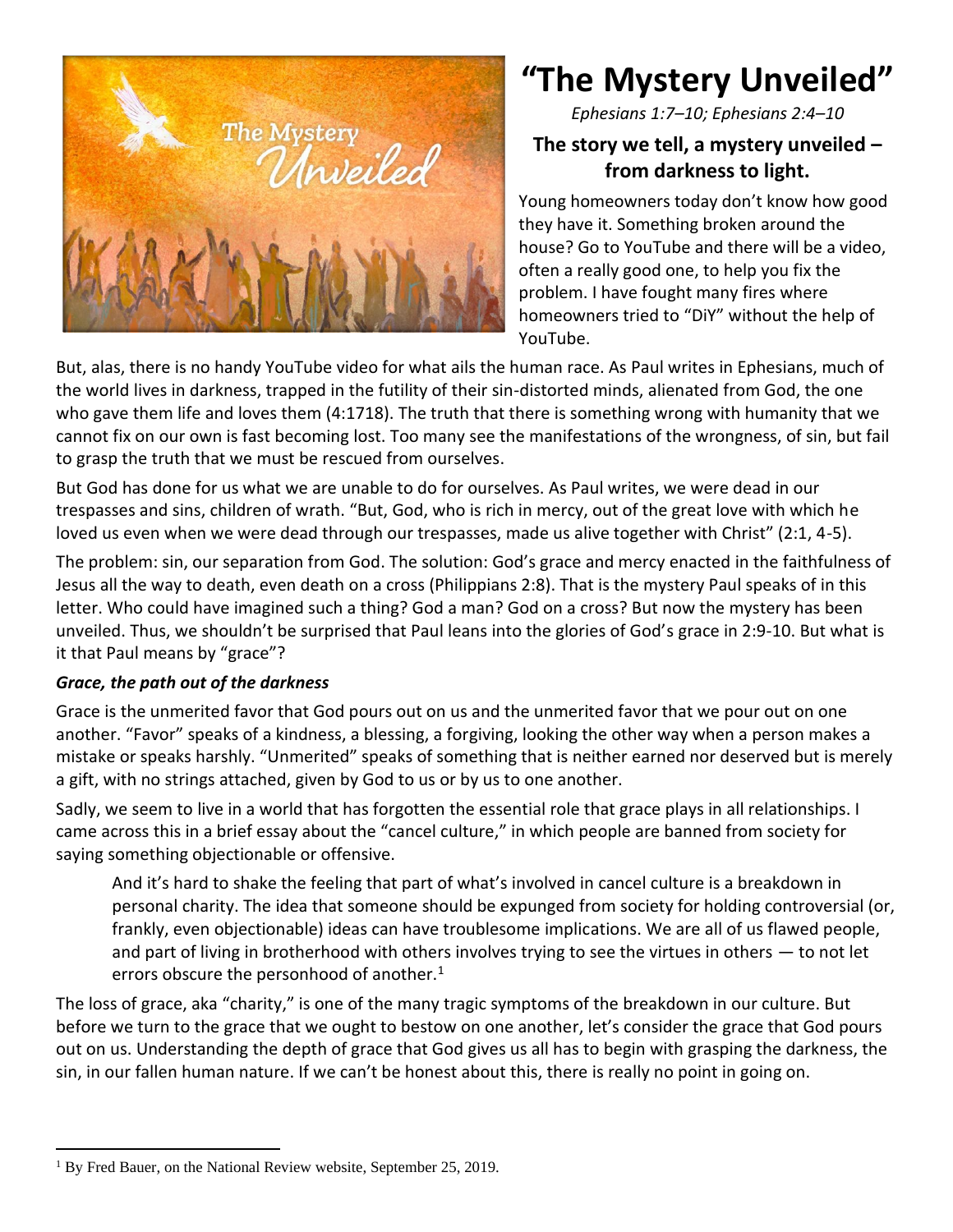#### *Yes, we are sinners . . . there is something wrong with us all!*

A few years ago, I found a quote from a column by Peggy Noonan; it bears repeating. In a column marking the centenary of the beginning of the First World War, Noonan wrote this for the Wall Street Journal:<sup>2</sup>

Once a few years ago a reporter who had covered wars talked about this with a brilliant, accomplished, famously leftist editor in New York. At the end of a conversation on a recent conflict the reporter said, quizzically: "Why is there so much war? Why do we do that?"

"Because something's wrong with us," the editor replied.

I told him it was the best definition of original sin I'd ever heard.

That's it in a nutshell. There is something wrong with us. Every one of us. All of humanity. We Christians put a name to it, original sin, but that is merely a label. The truth we proclaim, and which has been self-evident over the course of human history, is that there is something wrong us, something that we cannot fix, eradicate, or repair. It is as if we have a flaw in our "moral DNA" that no amount of training, education, effort, or good intentions can overcome.

Yet countless people persist in the belief that deep down they are really ok, a good person, someone who can use some help and guidance, but, really, all right. And certainly, good enough for God to embrace us just as we are. But that's a lie, grounded in self-delusion. And it blinds us to the gift of grace that God gives us all.

This self-delusion is growing at a fast pace across the national landscape. Talk to youth and young adults about their beliefs, and you are likely to discover that they have little sense that there is something deeply and desperately wrong with humanity, and certainly not with themselves. This loss of the knowledge of Sin<sup>3</sup> is undercutting all our efforts to proclaim the Good News of Jesus Christ.

Indeed, I have been convinced for some time that this loss of the knowledge of Sin is the single greatest obstacle to the growth of Christianity in America. The Good News is good news only if it is delivered in response to bad news. Otherwise, it is heard as Good Advice about how we can straighten up our lives or become better people. And no one gets too excited about good advice, much less follows it. Thus, the indifference that American teenagers demonstrate toward Christianity isn't surprising. Kenda Creasy Dean on the findings of the National Study of Youth and Religion:

The good news is that teenagers are not hostile toward religion…Teenagers tend to view God as either a butler or a therapist, someone who meets their needs when summoned ("a cosmic lifeguard," as one youth minister put it) or who listens nonjudgmentally and helps youth feel good about themselves ("kind of like my guidance counselor," a ninth grader told me)…

The bad news is the reason teenagers are not hostile toward religion: they just do not care about it very much. Religion is not a big deal to them. People fight over things that matter to them—but religion barely causes a ripple in the lives of most adolescents. Butlers and lifeguards watch from the sidelines until called upon; therapists and guidance counselors offer encouragement and advice…Teenagers gladly grant people the right to explore other religions, or to construct their own eclectic spiritualities, but they are not doing it themselves. So while religion is seldom a source of conflict for teenagers, it is also seldom a source of identity…<sup>4</sup>

### *The Good News of Grace*

In a culture that has lost the knowledge of Sin, Jesus can seem like an answer in search of a problem, a cure in need of an illness. But losing the knowledge of Sin makes Sin no less real. There has always been something

<sup>2</sup> Peggy Noonan, "The World the Great War Swept Away," The Wall Street Journal, (August 8, 2014)

<sup>&</sup>lt;sup>3</sup> I capitalize "Sin" here to emphasize that I'm not referring to all the individual wrongs we commit, but the universal flaw in humanity's "moral DNA," this darkness that lies in the human heart. John the Baptist looked at Jesus and exclaimed, "Behold, the lamb of God that takes away the sin (singular—the flaw in all of us) of the world."

<sup>4</sup> Dean, Kenda Creasy (2010-06-12). *Almost Christian: What the Faith of Our Teenagers is Telling the American Church* (Kindle Locations 333-347). Oxford University Press. Kindle Edition.